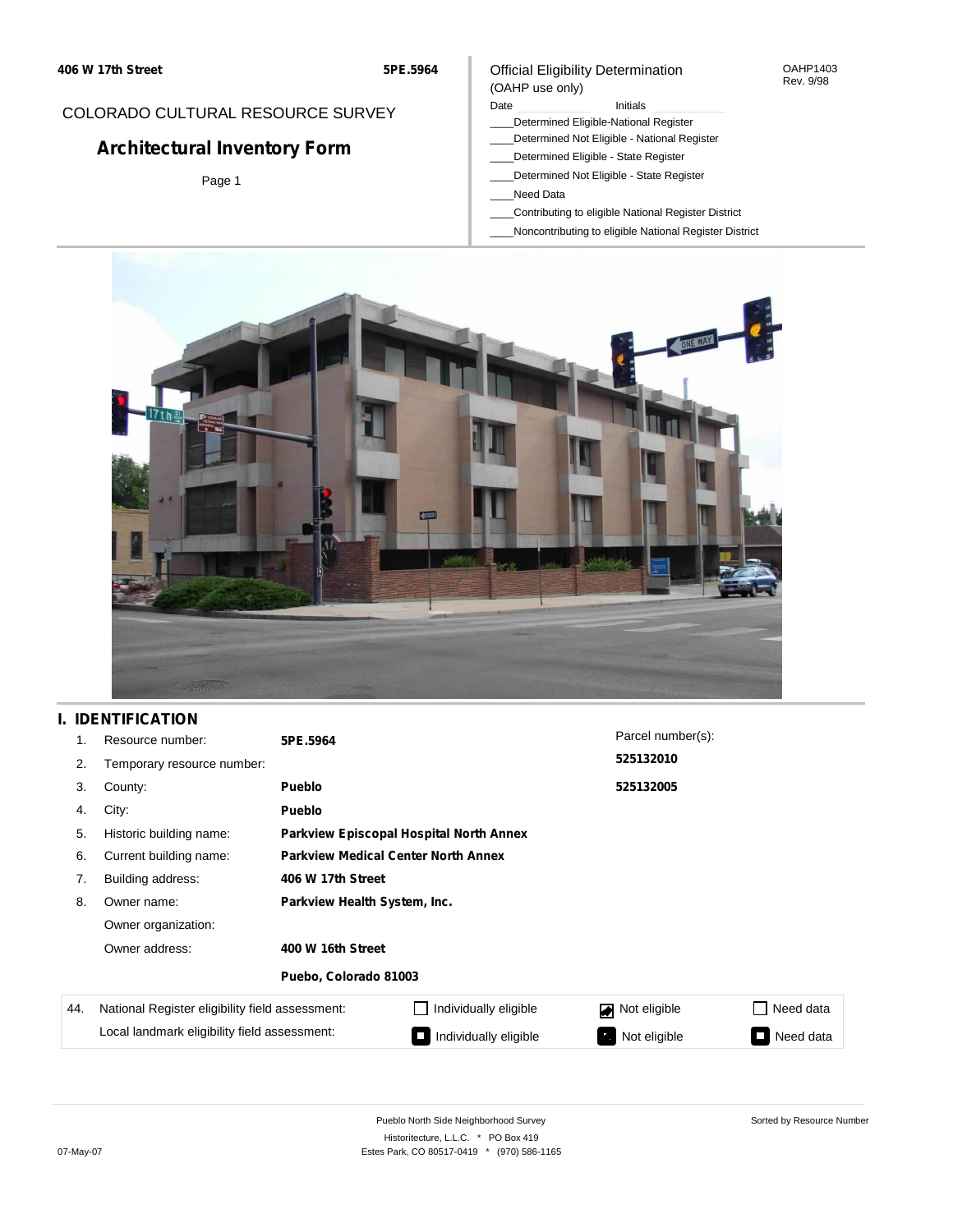Page 2

|     | <b>II. GEOGRAPHIC INFORMATION</b>       |                 |                                                         |                                                                                                                                                                                                          |    |           |           |                   |     |                                                                                                                     |  |
|-----|-----------------------------------------|-----------------|---------------------------------------------------------|----------------------------------------------------------------------------------------------------------------------------------------------------------------------------------------------------------|----|-----------|-----------|-------------------|-----|---------------------------------------------------------------------------------------------------------------------|--|
| 9.  | P.M.:<br>6th                            |                 | Township:                                               | <b>20S</b>                                                                                                                                                                                               |    |           |           | Range:            | 65W |                                                                                                                     |  |
|     | SE.<br>1/4                              | <b>NE</b><br>of | 1/4<br>sw<br>of                                         | 1/4                                                                                                                                                                                                      | οf | <b>NE</b> | 1/4       | of Section        |     | 25                                                                                                                  |  |
| 10. | UTM reference zone:                     |                 | 13                                                      |                                                                                                                                                                                                          |    |           |           |                   |     |                                                                                                                     |  |
|     | Easting:                                |                 | 533851                                                  |                                                                                                                                                                                                          |    |           | Northing: |                   |     | 4237056                                                                                                             |  |
| 11. | USGS quad name:                         |                 | <b>Northeast Pueblo</b>                                 |                                                                                                                                                                                                          |    |           | Scale:    |                   |     | 7.5                                                                                                                 |  |
|     | Year:                                   |                 | 1961 (Photorevised 1970 and<br>1974)                    |                                                                                                                                                                                                          |    |           |           |                   |     |                                                                                                                     |  |
|     | 12. $Lot(s)$ :                          |                 |                                                         | Lots 9 through 14 and a fraction of Lot 15; Block 9 of the Bartlett & Miller<br>Addition. Also, the south half of Block 27 of Henry C. Brown's Addition,<br>including all of the vacated alley adjacent. |    |           |           |                   |     |                                                                                                                     |  |
|     | Addition:                               |                 | Bartlett & Miller Addn; Henry C.<br><b>Brown's Addn</b> |                                                                                                                                                                                                          |    |           |           | Year of addition: |     | 1871                                                                                                                |  |
| 13. | Boundary description and justification: |                 |                                                         |                                                                                                                                                                                                          |    |           |           |                   |     |                                                                                                                     |  |
|     |                                         |                 |                                                         |                                                                                                                                                                                                          |    |           |           |                   |     | The boundary, as described above, contains but does not exceed the land historically associated with this property. |  |

Metes and bounds exist:

### **III. ARCHITECTURAL DESCRIPTION**

□

| 14. | Building plan (footprint, shape):    | <b>Rectangular Plan</b>           |                       |
|-----|--------------------------------------|-----------------------------------|-----------------------|
|     | Other building plan descriptions:    |                                   |                       |
| 15. | Dimensions in feet (length x width): | 4,450 (per floor)                 |                       |
| 16. | Number of stories:                   | 5                                 |                       |
| 17. | Primary external wall material(s):   | <b>Brick</b>                      | Other wall materials: |
|     |                                      | <b>Concrete</b>                   |                       |
| 18. | Roof configuration:                  | <b>Flat Roof</b>                  |                       |
|     | Other roof configurations:           |                                   |                       |
| 19. | Primary external roof material:      | <b>Synthetic Roof/Rubber Roof</b> |                       |
|     | Other roof materials:                |                                   |                       |
| 20. | Special features:                    | Porch                             |                       |

21. General architectural description:

Oriented to the south, this building rests on a concrete foundation. Comprising the walls of this reinforced-concrete, curtainwall building is a pink-brick veneer. Protruding pilasters of brick divide the 2nd and 3rd stories of the front (south) and rear (north) elevations into 6 bays. The center 4 bays host pairs of 2-light windows, with one of the lights opening as a casement. They have aluminum frames. The end bays have single sets of these windows. Concrete panels span between the pilasters above the windows in the front façade only. The first and fourth floors, which are inset from the rest of the building, have rows of plate-glass, fixed-frame windows. A rectangular bay protrudes from the center of the west elevation's 2nd and 3rd stories. It also hosts plate-glass, fixed-frame windows. The principal doorway opens near the center of the front façade, and hosts paired, plate-glass doors. Doorways also opens in the west and rear elevation. A rubber membrane covers the flat roof.

#### 22. Architectural style:

**Modern Movements**

Other architectural styles:

Building type:

23. Landscape or special setting features: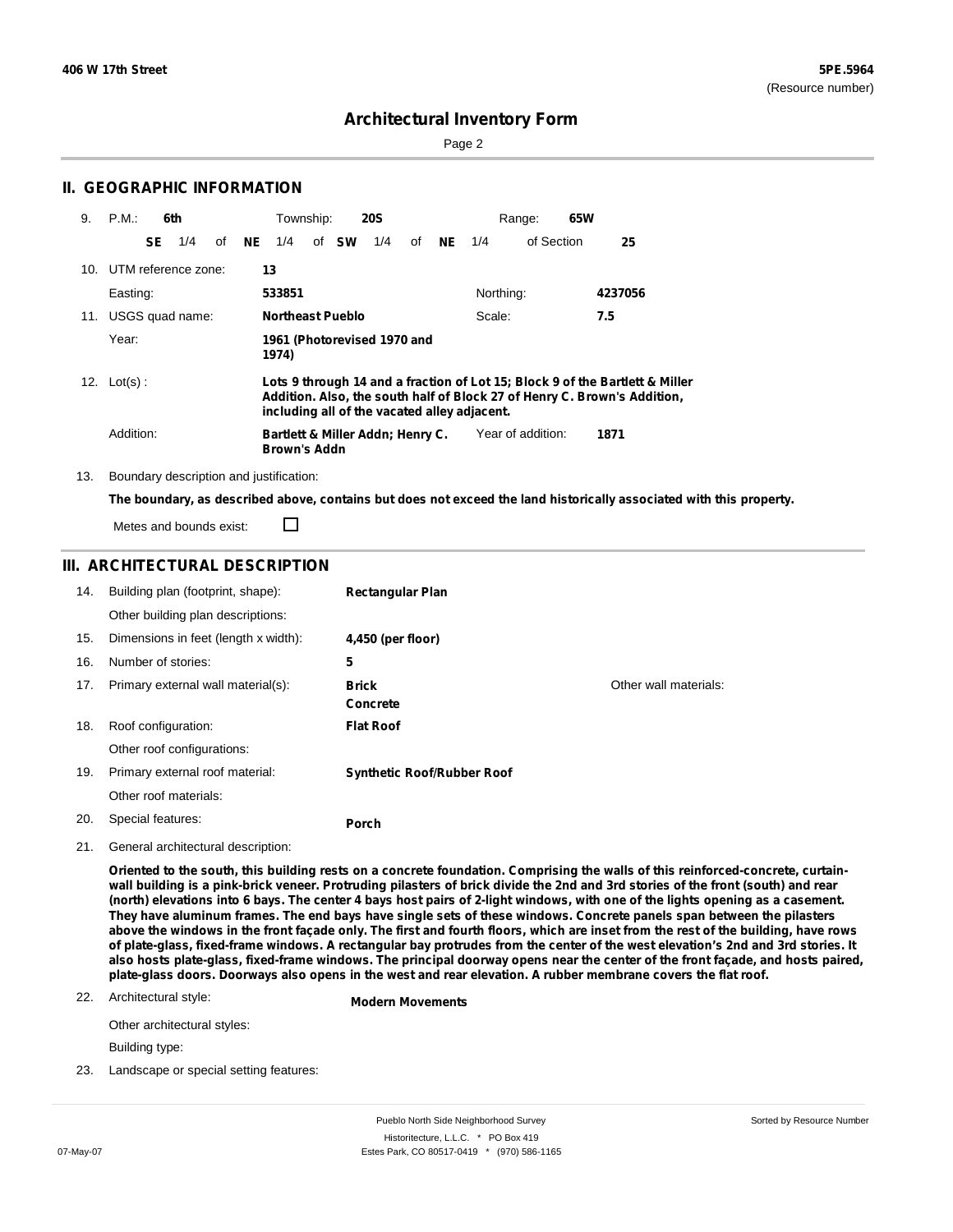Page 3

This property is located on terrain sloping downward from southwest to northeast, with an elevation of around 4,700 feet above mean sea level. The neighborhood features towering medical office and residential buildings as well as modest and large residential structures. Asphalt and concrete cover most of the lot. However, a small brick plaza, with a fountain and shrubs, is **located on the southwest corner of the property.**

- 24. Associated buildings, features or objects:
	- 1 : Type: **Parkview Medical Center Physical Plant**

Describe: **Oriented to the south, this building rests on a concrete foundation. A red brick veneer clads the exterior walls, except for the bottom quarter of the building, which is comprised of brown, concrete blocks. A band of identical concrete blocks also spans the walls corresponding to the lintels above the garage door. Dominating the front (south) elevation are a set of 3, 15-light, 5 panel garage doors, with black-painted aluminum frames. Above the easternmost and westernmost doors are round-arch clerestory windows. A similar window appears in a gable at the south end of the east elevation. White-painted metal slab doors opens in the rear elevation, one in its east end and the other west of center. Brown asphalt shingles cover the hipped-roof, and white-painted wood fascia and soffit box the broadly overhanging eaves.**

### **IV. ARCHITECTURAL HISTORY**

| 25. | Date of Construction:  | Estimate:                                                                               | Actual: | 1970                                                                                    |
|-----|------------------------|-----------------------------------------------------------------------------------------|---------|-----------------------------------------------------------------------------------------|
|     | Source of Information: | "Parkview Episcopal Hospital Expansion Project Readied." Pueblo Chieftain, 2 July 1969. |         |                                                                                         |
|     |                        |                                                                                         |         | Pueblo County Office of Tax Assessor. Property information card [internet].             |
| 26. | Architect:             | <b>Hurtig &amp; Gardner</b>                                                             |         |                                                                                         |
|     | Source of information: |                                                                                         |         |                                                                                         |
| 27. | Builder:               | H.E. Whitlock. Inc.                                                                     |         |                                                                                         |
|     | Source of information: |                                                                                         |         | "Parkview Episcopal Hospital Expansion Project Readied." Pueblo Chieftain, 2 July 1969. |
| 28. | Original Owner:        | <b>Parkview Episcopal Hospital</b>                                                      |         |                                                                                         |
|     | Source of information: |                                                                                         |         | Pueblo County Office of Tax Assessor. Property information card [internet].             |

29. Construction history:

Designed by the architectural firm of Hurtig & Gardner, this building was completed in 1970 by H.E. Whitlock, Inc., and required the demolition of a 2-story residence. The only notable modifications since the construction of this building have been the **replacement of some casement windows with 1-over-1-light, double-hung sash windows.**

30. Location: **original** Date of move(s):

### **V. HISTORICAL ASSOCIATIONS**

|     | 31. Original use(s): | Hospital              |
|-----|----------------------|-----------------------|
| 32. | Intermediate use(s): | Hospital              |
|     | 33. Current use(s):  | Hospital              |
|     | 34. Site type(s):    | <b>Medical Center</b> |

35. Historical background:

This building was constructed as part of a \$2.2 million expansion of Parkview Episcopal Hospital, which also included improvements to the surgical and emergency departments at the main hospital building. It was the most extensive and expensive capital improvement project in the hospital's history to that date. Designed by the architectural firm of Hurtig & Gardner and constructed by H.E. Whitlock, Inc., this annex building was intended to be a state-of-the-art medical facility. On **July 2, 1969, the Pueblo Chieftain newspaper described the building glowingly:**

"Exterior of the building will feature red brick to match the existing hospital. Reinforced concrete columns will be exposed on exterior walls, and concrete sun screens will project from the walls over windows, which will incorporate solar bronze glass to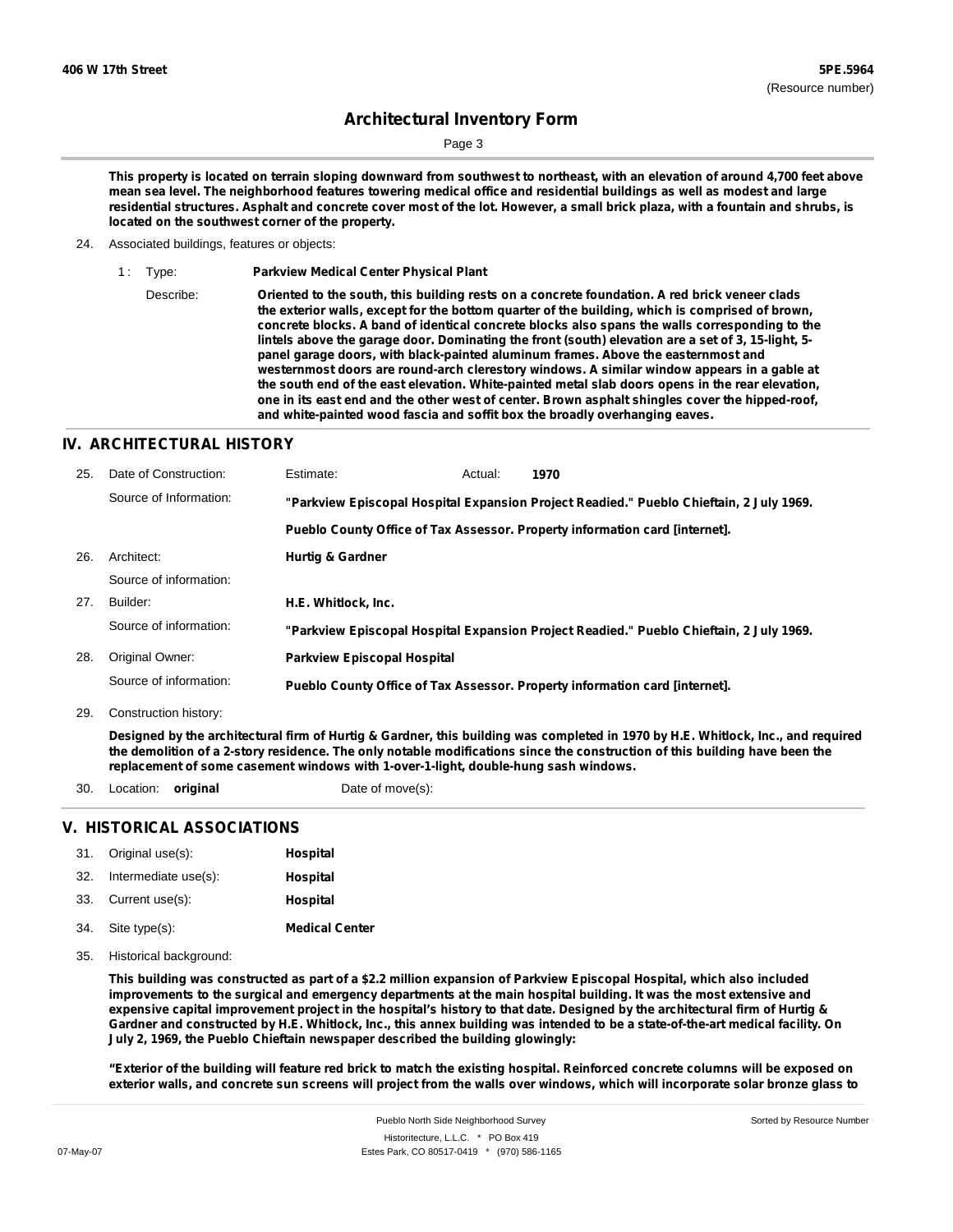Page 4

reduce heat. The building will have 2 passenger elevators and one for freight. The structure will be fully air conditioned."

The new annex hosted 92 beds, bringing the total bed capacity of the hospital to 350. These beds were intended for long-term convalescing patients, rather those requiring more intensive nursing or medical care. When the building opened in 1970, it had offices and a barber shop at the basement level, and on the first floor was the lobby, offices, and a lounge. The second floor contained 16 2-bed rooms, 2 3-bed rooms, and 2 4-bed rooms, with a nurse's station and lounge. The 3rd floor was identical to the 4th, and the top floor had a kitchen and cafeteria equipped to serve 184 patients. A tunnel under West 17th Street connected **this annex to the main hospital building.**

**Parkview Medical Center continues to operate this building as part of its hospital complex.**

**Pueblo County Office of Tax Assessor. Property information card [internet].**

**Sanborn Fire Insurance Maps (for Pueblo, Colorado). New York: Sanborn Map and Publishing Co., 1883, 1886, 1889, 1893, 1904-05, 1904-51, and 1904-52.**

**"Parkview Episcopal Hospital Expansion Project Readied." Pueblo Chieftain, 2 July 1969.**

**"Parkview Hospital Opens North Annex Sunday." Pueblo Chieftain, 13 November 1970.**

<sup>36.</sup> Sources of information: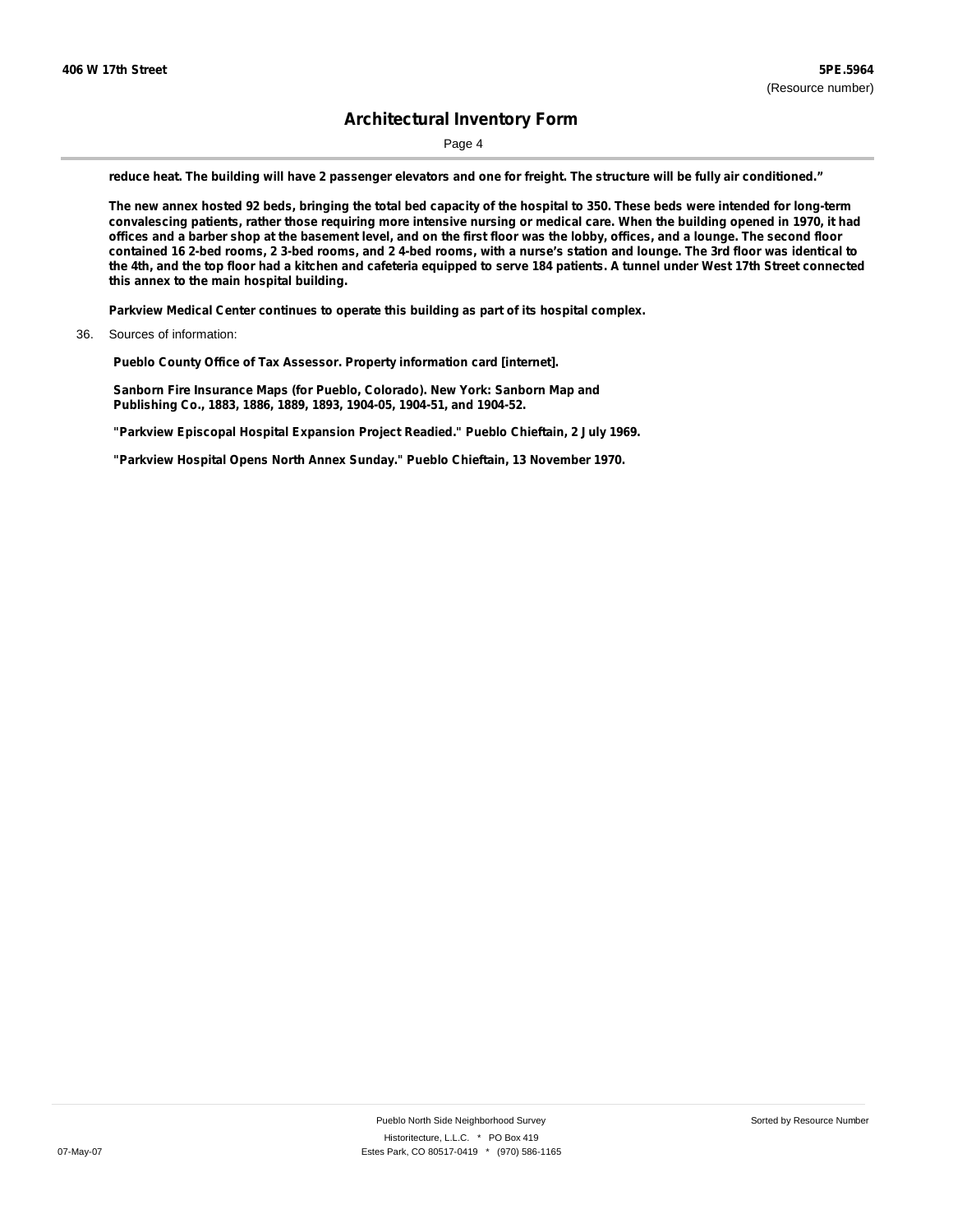Sorted by Resource Number

# **Architectural Inventory Form**

Page 5

|     | <b>VI. SIGNIFICANCE</b>                                                                                                                                                                                                                                                                                                                                                                                                                                                                                                                                                                                                                                                                                                                                                                                                                                                                                                                                                                                                                                                                                                                                                                                                                                                                                                                                                                                                                                                                                                                                                                                                                                                                                                                                                                                                                                                                                                                                                                                                                                                                                                                                                               |
|-----|---------------------------------------------------------------------------------------------------------------------------------------------------------------------------------------------------------------------------------------------------------------------------------------------------------------------------------------------------------------------------------------------------------------------------------------------------------------------------------------------------------------------------------------------------------------------------------------------------------------------------------------------------------------------------------------------------------------------------------------------------------------------------------------------------------------------------------------------------------------------------------------------------------------------------------------------------------------------------------------------------------------------------------------------------------------------------------------------------------------------------------------------------------------------------------------------------------------------------------------------------------------------------------------------------------------------------------------------------------------------------------------------------------------------------------------------------------------------------------------------------------------------------------------------------------------------------------------------------------------------------------------------------------------------------------------------------------------------------------------------------------------------------------------------------------------------------------------------------------------------------------------------------------------------------------------------------------------------------------------------------------------------------------------------------------------------------------------------------------------------------------------------------------------------------------------|
| 37. | Local landmark designation:<br>Yes $\Box$<br>No.<br>HE 2                                                                                                                                                                                                                                                                                                                                                                                                                                                                                                                                                                                                                                                                                                                                                                                                                                                                                                                                                                                                                                                                                                                                                                                                                                                                                                                                                                                                                                                                                                                                                                                                                                                                                                                                                                                                                                                                                                                                                                                                                                                                                                                              |
|     | Designation authority:                                                                                                                                                                                                                                                                                                                                                                                                                                                                                                                                                                                                                                                                                                                                                                                                                                                                                                                                                                                                                                                                                                                                                                                                                                                                                                                                                                                                                                                                                                                                                                                                                                                                                                                                                                                                                                                                                                                                                                                                                                                                                                                                                                |
|     |                                                                                                                                                                                                                                                                                                                                                                                                                                                                                                                                                                                                                                                                                                                                                                                                                                                                                                                                                                                                                                                                                                                                                                                                                                                                                                                                                                                                                                                                                                                                                                                                                                                                                                                                                                                                                                                                                                                                                                                                                                                                                                                                                                                       |
|     |                                                                                                                                                                                                                                                                                                                                                                                                                                                                                                                                                                                                                                                                                                                                                                                                                                                                                                                                                                                                                                                                                                                                                                                                                                                                                                                                                                                                                                                                                                                                                                                                                                                                                                                                                                                                                                                                                                                                                                                                                                                                                                                                                                                       |
| 38. | Date of designation:<br>Applicable National Register criteria:<br>A. Associated with events that have made a significant contribution to the broad pattern of our history.<br>B. Associated with the lives of persons significant in our past.<br>$\blacksquare$<br>C. Embodies the distinctive characteristics of a type, period, or method of construction, or represents the work<br>П<br>of a master, or that possess high artistic values, or represents a significant and distinguished entity whose<br>components may lack individual distinction.<br>D. Has yielded, or may be likely to yield, information important in history or prehistory.<br>Qualifies under Criteria Considerations A through G (see manual).<br>$\sim$<br>Does not meet any of the above National Register criteria.<br>₩<br><b>Pueblo Standards for Designation:</b><br>1a. History<br>Have direct association with the historical development of the city, state, or nation; or<br>$\mathbf{r}_\perp$<br>1b. History<br>Be the site of a significant historic event; or<br>$\blacksquare$<br>1c. History<br>Have direct and substantial association with a person or group of persons who had influence on society.<br>$\overline{\phantom{a}}$<br>2a. Architecture<br>Embody distinguishing characteristics of an architectural style or type; or<br>$\mathcal{L}_{\mathcal{A}}$<br><u>2b. Architecture</u><br>Be a significant example of the work of a recognized architect or master builder, or<br>$\Box$<br>2c. Architecture<br>Contain elements of architectural design, engineering, materials, craftsmanship, or artistic merit which represent a<br>$\Box$<br>significant or influential innovation;<br>2d. Architecture<br>Portray the environment of a group of people or physical development of an area of the city in an era of history<br>$\Box$<br>characterized by a distinctive architectural style.<br>3a. Geography<br>Have a prominent location or be an established, familiar, and orienting visual feature of the contemporary city, or<br>3b. Geography<br>Promote understanding and appreciation of Pueblo's environment by means of distinctive physical characteristics |
|     | or rarity; or                                                                                                                                                                                                                                                                                                                                                                                                                                                                                                                                                                                                                                                                                                                                                                                                                                                                                                                                                                                                                                                                                                                                                                                                                                                                                                                                                                                                                                                                                                                                                                                                                                                                                                                                                                                                                                                                                                                                                                                                                                                                                                                                                                         |
|     | 3c. Geography<br>Make a special contribution to Pueblo's distinctive character.                                                                                                                                                                                                                                                                                                                                                                                                                                                                                                                                                                                                                                                                                                                                                                                                                                                                                                                                                                                                                                                                                                                                                                                                                                                                                                                                                                                                                                                                                                                                                                                                                                                                                                                                                                                                                                                                                                                                                                                                                                                                                                       |
|     | $\Box$<br><b>Not Applicable</b>                                                                                                                                                                                                                                                                                                                                                                                                                                                                                                                                                                                                                                                                                                                                                                                                                                                                                                                                                                                                                                                                                                                                                                                                                                                                                                                                                                                                                                                                                                                                                                                                                                                                                                                                                                                                                                                                                                                                                                                                                                                                                                                                                       |
|     | Does not meet any of the above Pueblo landmark criteria.<br>$\overline{\phantom{a}}$                                                                                                                                                                                                                                                                                                                                                                                                                                                                                                                                                                                                                                                                                                                                                                                                                                                                                                                                                                                                                                                                                                                                                                                                                                                                                                                                                                                                                                                                                                                                                                                                                                                                                                                                                                                                                                                                                                                                                                                                                                                                                                  |
| 39. | Area(s) of Significance:<br><b>Not Applicable</b>                                                                                                                                                                                                                                                                                                                                                                                                                                                                                                                                                                                                                                                                                                                                                                                                                                                                                                                                                                                                                                                                                                                                                                                                                                                                                                                                                                                                                                                                                                                                                                                                                                                                                                                                                                                                                                                                                                                                                                                                                                                                                                                                     |
| 40. | Period of Significance:<br>n/a                                                                                                                                                                                                                                                                                                                                                                                                                                                                                                                                                                                                                                                                                                                                                                                                                                                                                                                                                                                                                                                                                                                                                                                                                                                                                                                                                                                                                                                                                                                                                                                                                                                                                                                                                                                                                                                                                                                                                                                                                                                                                                                                                        |
| 41. | National:<br>Level of significance:<br>State<br>Local<br>$\Box$                                                                                                                                                                                                                                                                                                                                                                                                                                                                                                                                                                                                                                                                                                                                                                                                                                                                                                                                                                                                                                                                                                                                                                                                                                                                                                                                                                                                                                                                                                                                                                                                                                                                                                                                                                                                                                                                                                                                                                                                                                                                                                                       |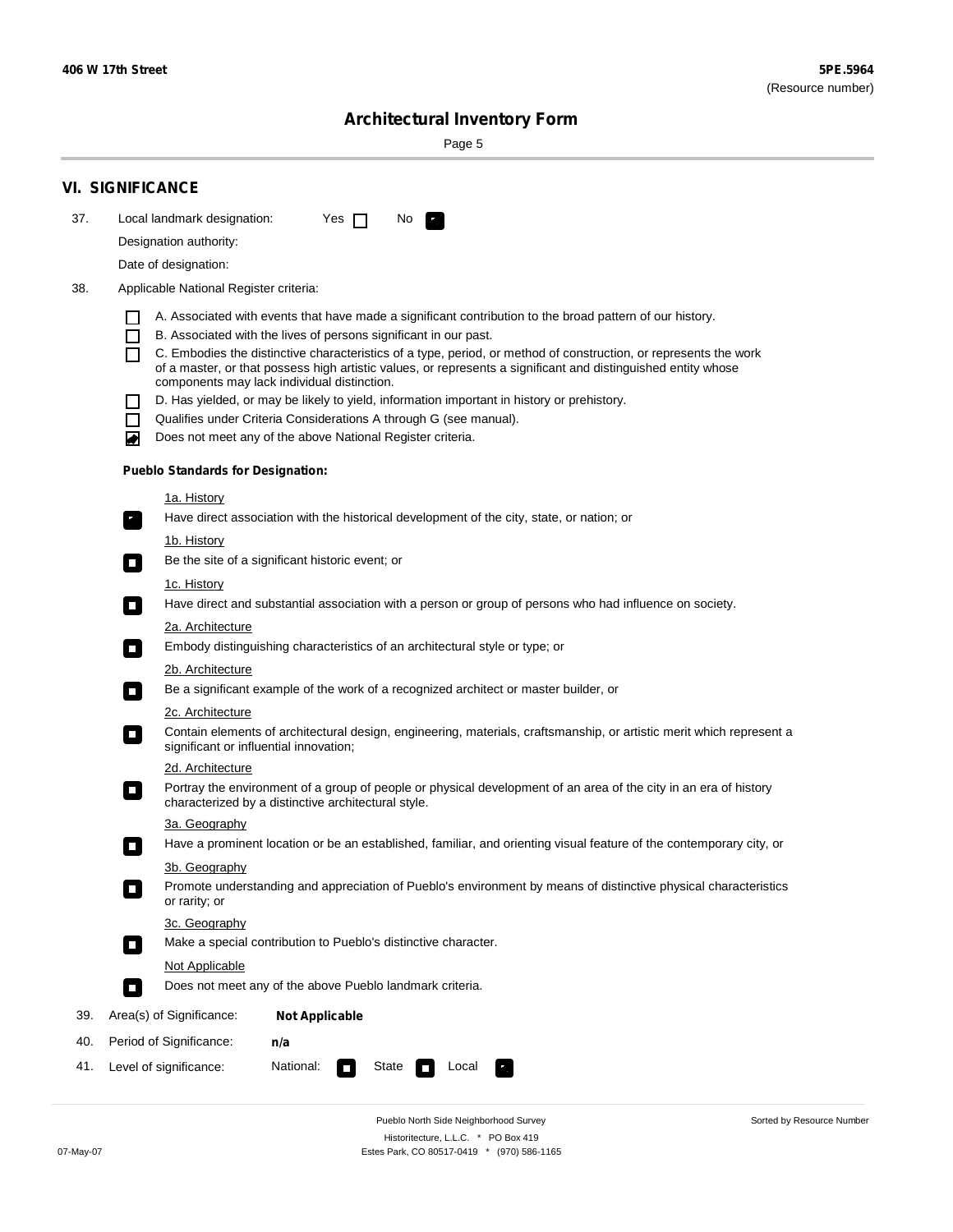Page 6

#### 42. Statement of significance:

Because this property is less than 50 years old and does not meet any of criteria considerations A through G, it is ineligible for listing in the National Register of Historic Places. Moreover, the architectural and historical significance are not to the extent that the property would qualify for individual listing in the Colorado State Register of Historic Properties or as a City of Pueblo landmark. Given its age, the property should not be considered a contributing resource within any potential historic **district.**

43. Assessment of historic physical integrity related to significance:

Constructed in 1970, this hospital building exhibits a moderately high level of physical integrity relative to the seven aspects of integrity as defined by the National Park Service and the Colorado Historical Society: location, setting, design, materials, workmanship, feeling, and association. The only notable alteration has been the replacement of some windows. This property **retains sufficient physical integrity to convey its architectural and historical significance.**

> Yes Yes

П

No

No  $\blacksquare$  N/A

 $N/A$ 

### **VII. NATIONAL REGISTER ELIGIBILITY ASSESSMENT**



**the area's dominant industry, steel manufacturing.**

If there is National Register district potential, is this building contributing:

If the building is in existing National Register district, is it contributing: 46.

### **VIII. RECORDING INFORMATION**

| 47. | Photograph numbers): | <b>CD-ROM Photo Disc: North Side Photos</b><br>File Name(s): 17thstw406                                                       |
|-----|----------------------|-------------------------------------------------------------------------------------------------------------------------------|
|     | Negatives filed at:  | <b>Special Collections</b><br><b>Robert Hoag Rawlings Public Library</b><br>100 East Abriendo Avenue<br>Pueblo, CO 81004-4290 |
| 48. | Report title:        | <b>Pueblo North Side Neighborhood Survey</b>                                                                                  |
| 49. | $Date(s)$ :          | 07/25/05                                                                                                                      |
| 50. | Recorder(s):         | <b>Adam Thomas</b>                                                                                                            |
| 51. | Organization:        | Historitecture, L.L.C.                                                                                                        |
| 52. | Address:             | <b>PO Box 419</b>                                                                                                             |
|     |                      | Estes Park, CO 80517-0419                                                                                                     |
| 53. | Phone number(s):     | (970) 586-1165                                                                                                                |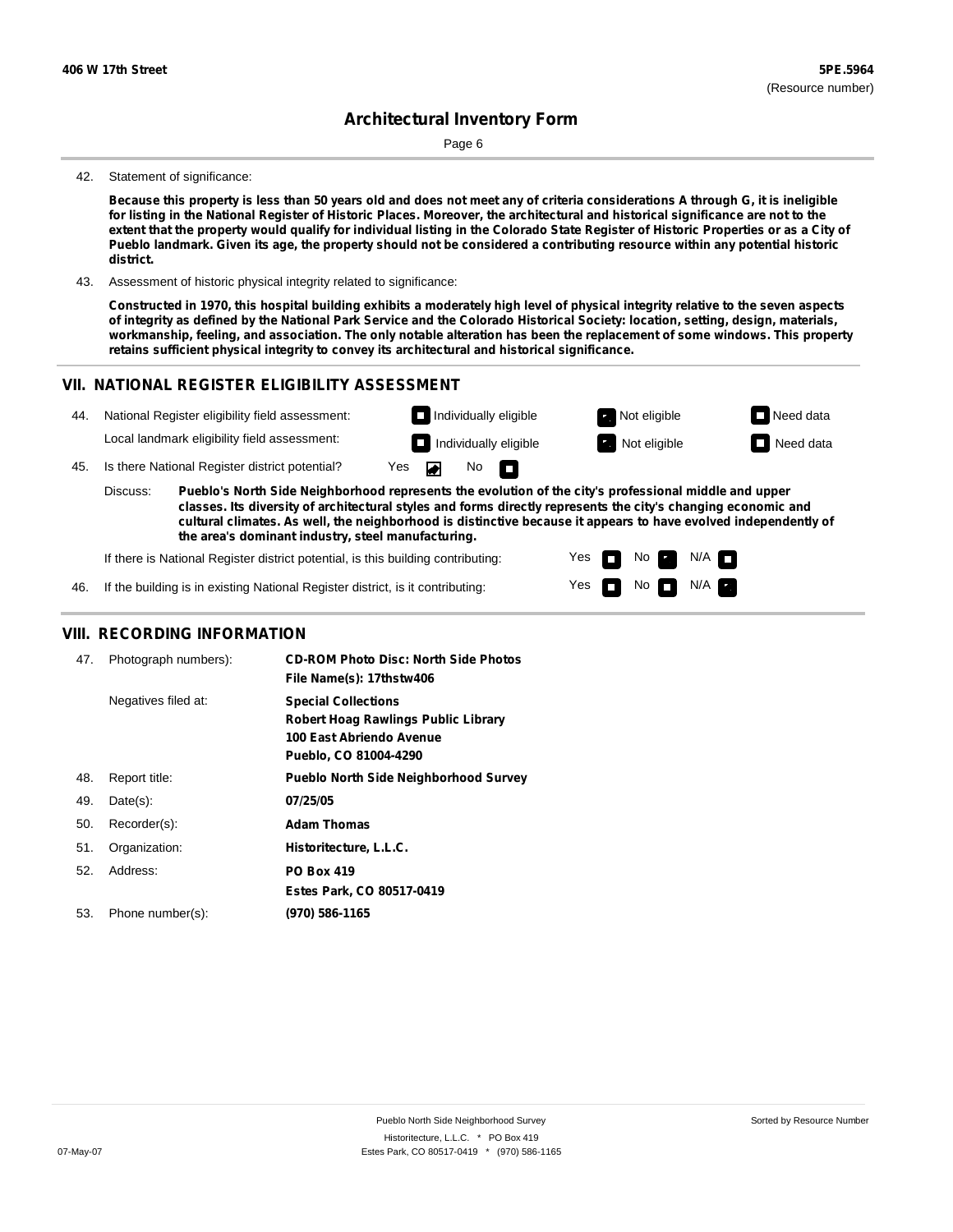

Page 7